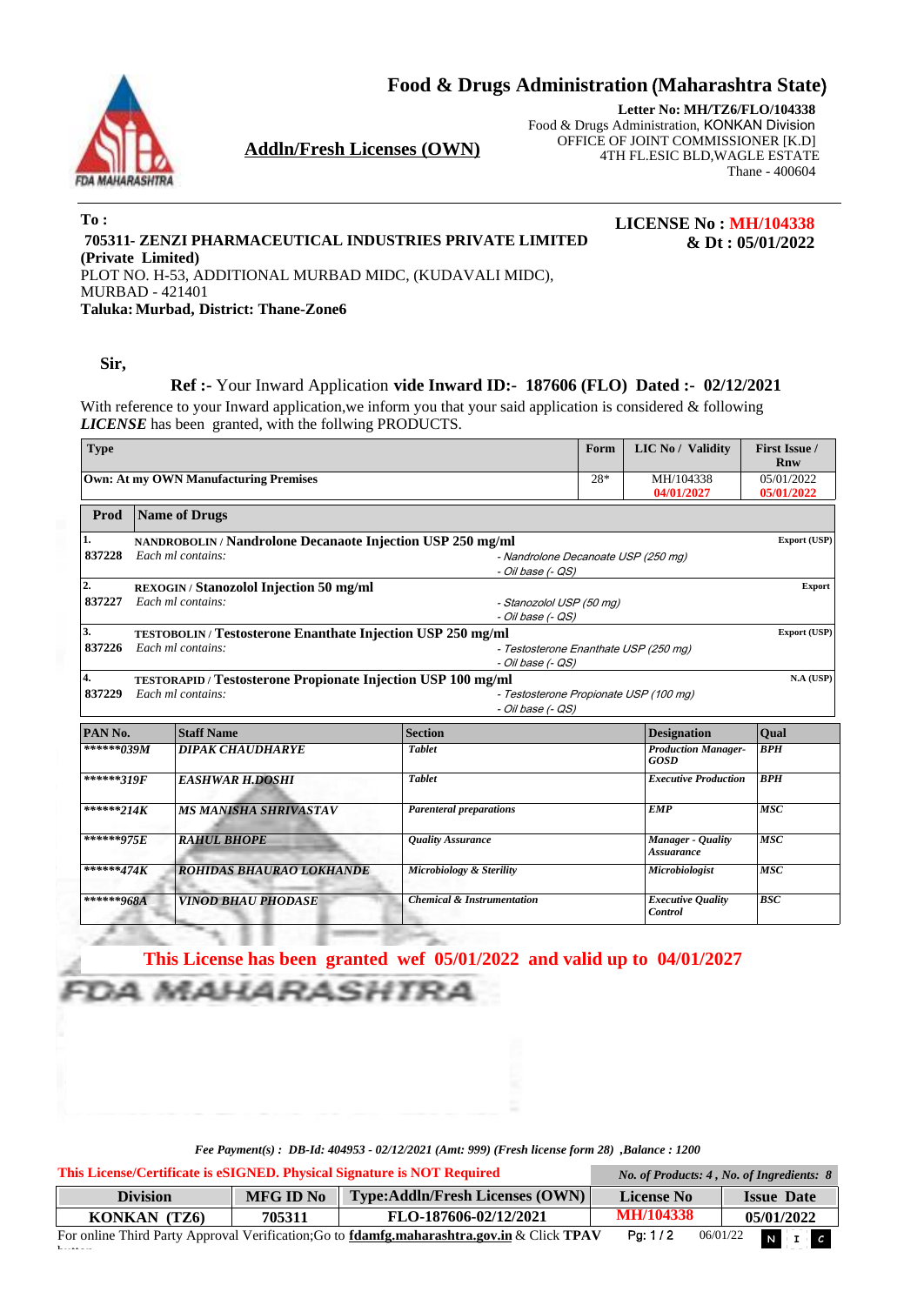#### **Terms and Conditions**

1) Licensee should comply with all the provisions of Drugs & Cosmetics Act, 1940 & Rules 1945 as amended up to dt.

2) Licensee should comply with all the provisions of Drugs (Price Control) Order 2013 as amended up to dt (wherever applicable).

3) Licensee should abide by all the provisions of Drugs & Magic Remedies (Objectionable Advertisement) Act, 1954 & Rules 1955 as amended up to date

4) Licensee should not manufacture any drug/cosmetic by a name belonging to another manufacturer

5) Licensee should not manufacture or sell drugs/cosmetics even if it is included in the approved list of product, if it is or as and when banned by Licensing Authority or Drugs Controller General of India or Government of India.

6) The permission is granted subject to the condition that, the product is safe, for use in context of pharmaceutical Aids, Additions and excipient used in the formulation

7) Any addition thereto or any deletion therefore will not be carried out without permission of Licensing Authority



 $\mathbf{b}$ 

 **DUSHYANT BHAMRAY e-Signed on 05-01-2022 18:09** 

**TPAV # 82G74325NI** 



**D. M. BHAMRAY Licensing Authority Food & Drugs Administration KONKAN Division, Maharashtra State** 

**Applicant : ZENZI PHARMACEUTICAL INDUSTRIES PRIVATE LIMITED (705311) PLOT NO. H-53, ADDITIONAL MURBAD MIDC, (KUDAVALI MIDC), MURBAD - 421401 Taluka: Murbad, District: Thane-Zone6**



*Fee Payment(s) : DB-Id: 404953 - 02/12/2021 (Amt: 999) (Fresh license form 28) ,Balance : 1200*

**Pg:** 2 / 2 06/01/22 **N I Division MFG ID No Type:Addln/Fresh Licenses (OWN) License No Issue Date KONKAN (TZ6) 705311 FLO-187606-02/12/2021 MH/104338 05/01/2022 This License/Certificate is eSIGNED. Physical Signature is NOT Required** *No. of Products: 4 , No. of Ingredients: 8* For online Third Party Approval Verification;Go to **fdamfg.maharashtra.gov.in** & Click **TPAV**